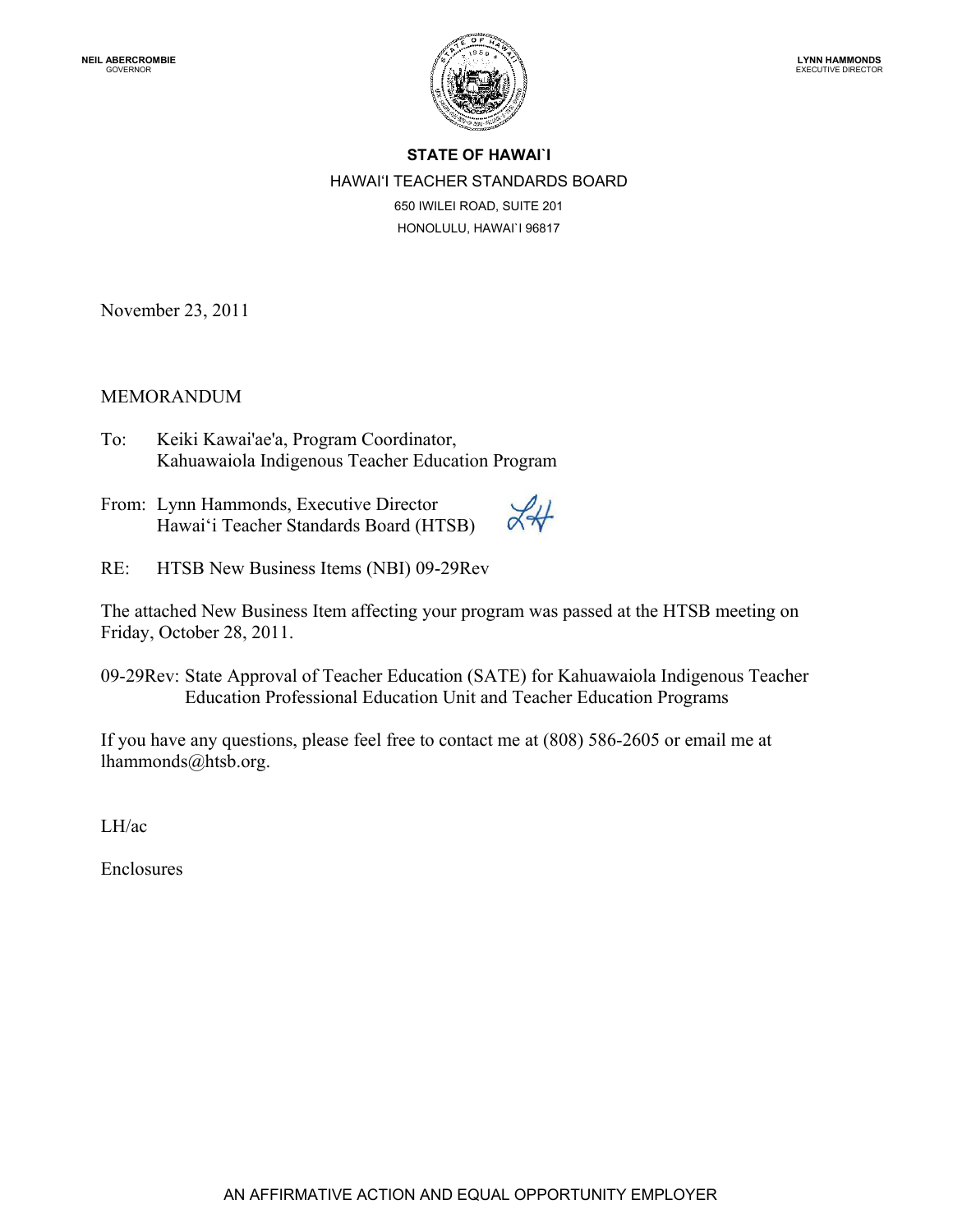**New Business Item 09-29 Rev. App. 11/19/2009 Rev. 11/18/11 App. 11/18/11** 

## **TITLE: State Approval of Teacher Education (SATE) for Kahuawaiola Indigenous Teacher Education Professional Education Unit and Teacher Education Programs**

The Hawaii Teacher Standards Board approves the following recommendations of its State Approved Teacher Education (SATE) Unit and Program Review Teams for Kahuawaiola Indigenous Teacher Education Program:

- The Unit is granted Full Approval, effective January 1, 2010 through December 31, 2016.
- The Unit is granted Full Approval with Conditions status for the following teacher education programs, effective January 1, 2010 through December 31, 2016:
	- $\circ$  The Hawaiian Studies Program is granted full approval with the following conditions to recommend teacher candidates in Hawaiian Studies 7-12:
		- **Program must provide evidence that beginning reading and** math strategies are taught and assessed for all teacher candidates.
		- **Program must provide evidence that teacher candidates** understand and can demonstrate differentiation of instruction to meet the needs of diverse learners.
	- o The Hawaiian Language Program is granted full approval with the following conditions to recommend teacher candidates in Hawaiian Language 7-12:
		- **Program must provide evidence that beginning reading and** math strategies are taught and assessed for all teacher candidates.
		- **Program must provide evidence that teacher candidates** understand and can demonstrate differentiation of instruction to meet the needs of diverse learners.
	- o The Hawaiian Language Immersion Program is granted full approval with the following conditions to recommend teacher candidates in Hawaiian Language Immersion P-3, K-6 and/or P-12: